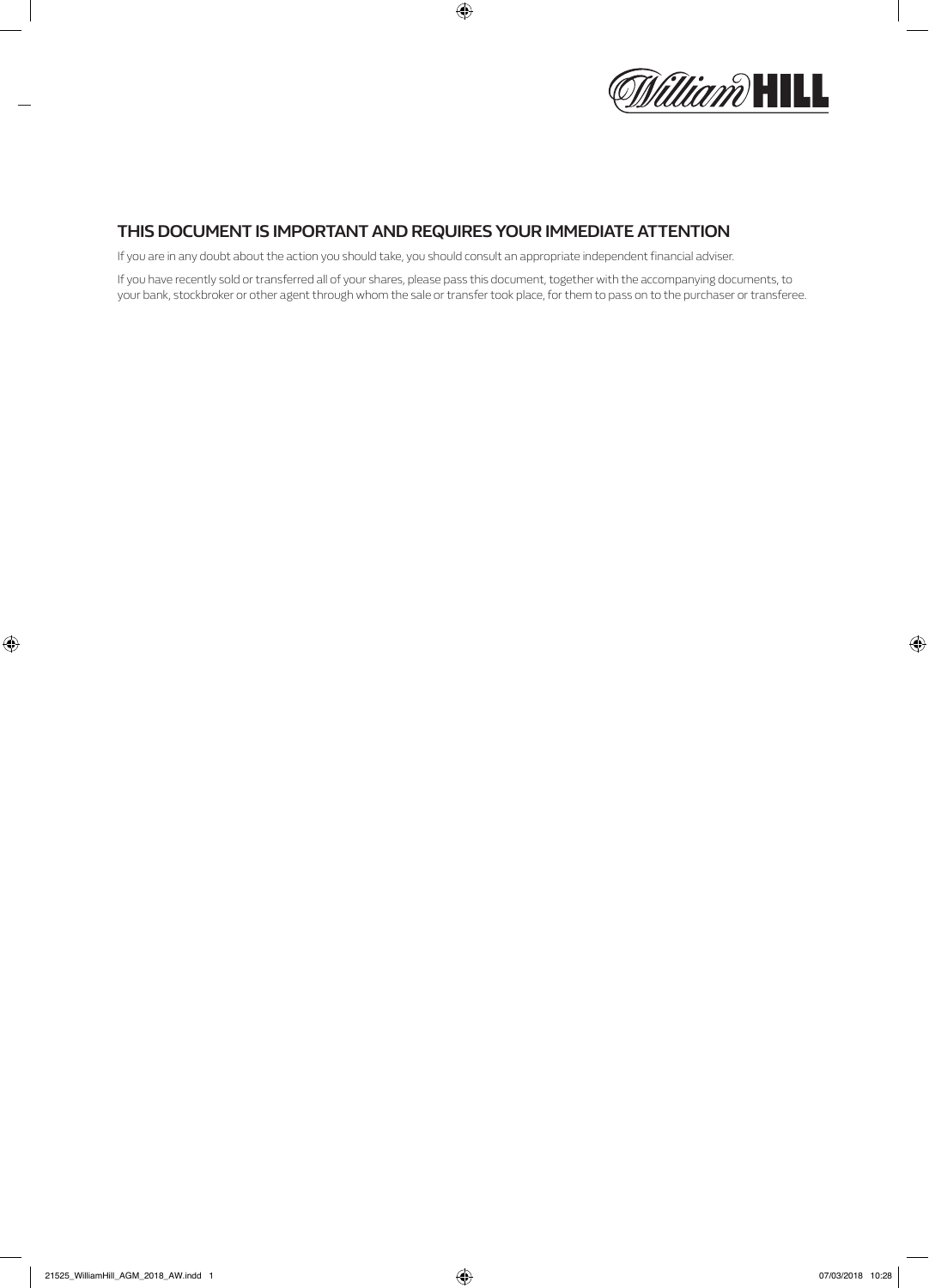# **Notice of Annual General Meeting**

Notice is hereby given that the Annual General Meeting of the shareholders of William Hill PLC (the Company) will be held at the Radisson Blu Edwardian Hotel, 9-13 Bloomsbury Street, WC1B 3QD on Tuesday, 8 May 2018 at 11.00 am. Each of the resolutions numbered 1 to 14 (inclusive) to be considered at the meeting will be ordinary business and each of the resolutions numbered 15 to 19 (inclusive) will be special business.

⊕

- 1. To receive the Annual Report and Accounts and the reports of the directors and auditors thereon for the 52 weeks ended 26 December 2017.
- 2. To approve the annual report on remuneration for the 52 weeks ended 26 December 2017 set out on pages 77 to 97 (inclusive) in the Annual Report and Accounts.
- 3. To declare a final dividend on the ordinary shares of 8.94p per share for the 52 weeks ended 26 December 2017.
- 4. To elect Roger Devlin as a director of the Company.
- 5. To elect Ruth Prior as a director of the Company.
- 6. To re-elect Philip Bowcock as a director of the Company.
- 7. To re-elect Mark Brooker as a director of the Company.
- 8. To re-elect Sir Roy Gardner as a director of the Company.
- 9. To re-elect Georgina Harvey as a director of the Company.
- 10. To re-elect David Lowden as a director of the Company.
- 11. To re-elect John O'Reilly as a director of the Company.
- 12. To re-elect Robin Terrell as a director of the Company.
- 13. To re-appoint Deloitte LLP as auditor of the Company until the conclusion of the next Annual General Meeting of the Company at which accounts are laid.
- 14. To authorise the Audit & Risk Management Committee of William Hill PLC (for and on behalf of the Board) to determine the remuneration of the auditor of the Company.
- 15. To consider the following as an ordinary resolution:

⊕

 That in accordance with Section 366 of the Companies Act 2006 (CA 2006), the Company and all the companies that are the Company's subsidiaries at any time during the period for which this resolution has effect be authorised to:

- (a) make political donations to EU political parties, to EU political organisations other than political parties or to independent EU election candidates not exceeding £50,000 in total; and
- (b) incur EU political expenditure not exceeding £50,000 in total;

 In each case during the period beginning with the date of this resolution and ending the earlier of the conclusion of the day on which the next Annual General Meeting is held or 28 June 2019.

16. To consider the following as an ordinary resolution:

 That the directors are generally and unconditionally authorised for the purposes of Section 551 CA 2006 to exercise all the powers of the Company to allot shares in the Company or to grant rights to subscribe for, or to convert any securities into, shares in the Company up to an aggregate nominal amount (within the meaning of Section 551(3) and (6) CA 2006) of £28,629,136, this authorisation to expire at the earlier of the conclusion of the next Annual General Meeting of the Company or at the close of business on 28 June 2019 (save that the Company may before such expiry make any offer or agreement which would or might require shares to be allotted or rights to be granted after such expiry and the directors may allot shares, or grant rights to subscribe for or to convert any securities into shares, in pursuance of any such offer or agreement as if the authorisation conferred hereby had not expired).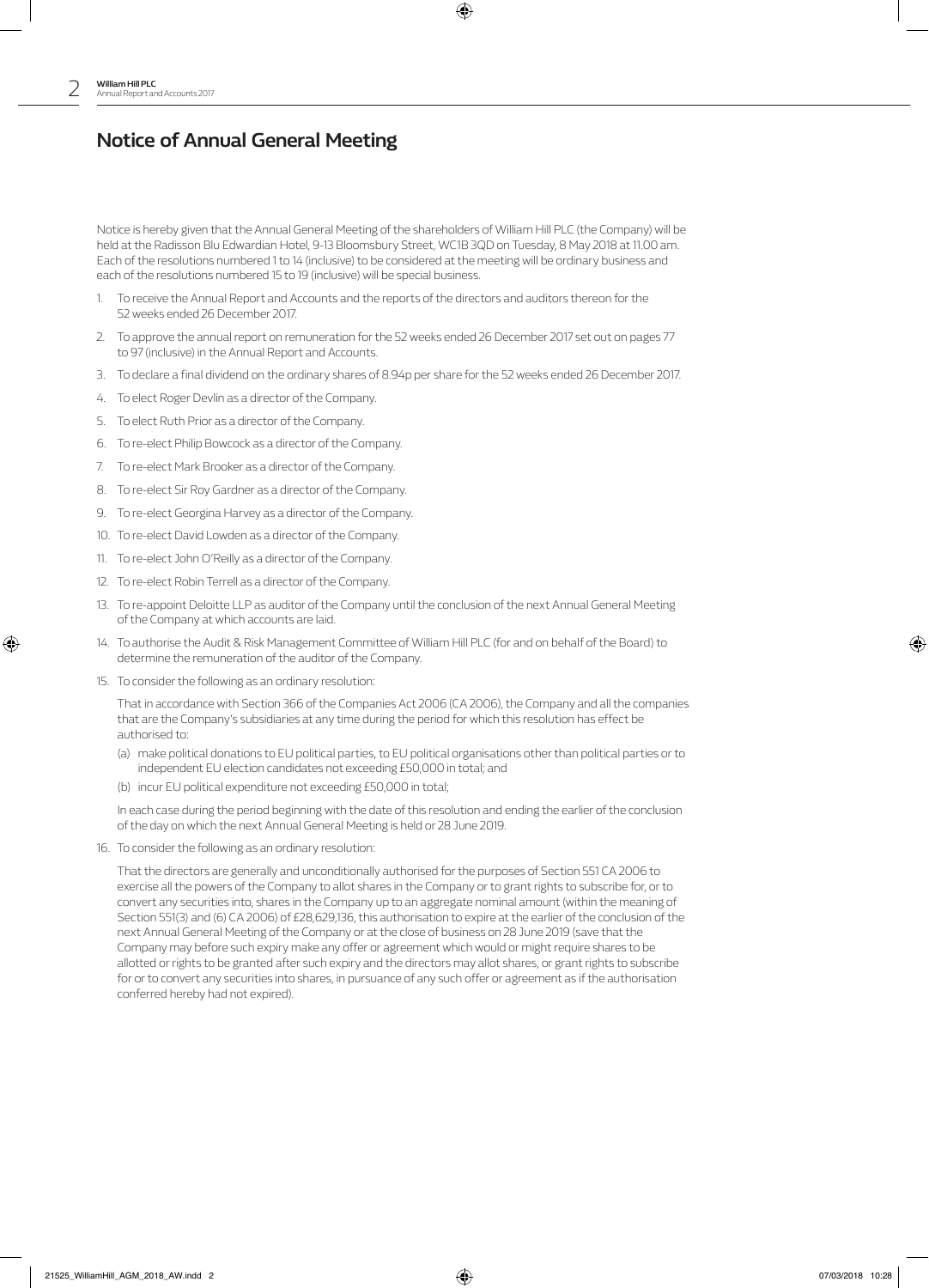17. To consider the following as a special resolution:

 That, if resolution 16 granting authority to allot shares is passed, the directors are empowered pursuant to section 570 and 573 of the CA 2006 to allot equity securities (as defined in that Act) for cash under the authority given by that resolution and/or to sell ordinary shares held by the Company as treasury shares for cash as if section 561 of the CA 2006 did not apply to any such allotment or sale, such power to be limited:

⊕

- (a) to the allotment of equity securities in connection with any rights issue or open offer or any other preemptive offer that is open for acceptance for a period determined by the directors to the holders of ordinary shares on the register on any fixed record date in proportion to their holdings of ordinary shares (and, if applicable, to the holders of any other class of equity security in accordance with the rights attached to such class), subject in each case to such exclusions or other arrangements as the directors may deem necessary or appropriate in relation to fractions of such securities, the use of more than one currency for making payments in respect of such offer, treasury shares, any legal or practical problems in relation to any territory or the requirements of any regulatory body or any stock exchange; and
- (b) to the allotment of equity securities or sale of treasury shares (otherwise than under paragraph (a) above) up to an aggregate nominal amount of £4,294,413,

 such power to expire at the conclusion of the next Annual General Meeting of the Company or, if earlier, at the close of business on 28 June 2019, but, in each case, prior to its expiry the Company may make offers, and enter into agreements, which would, or might, require equity securities to be allotted (and treasury shares to be sold) after the power expires and the directors may allot equity securities (and sell treasury shares) under any such offer or agreement as if the power had not expired.

18. To consider the following as a special resolution:

 That the Company be and is generally and unconditionally authorised to make one or more market purchases (within the meaning of Section 693(4) CA 2006) of ordinary shares of 10p each in the capital of the Company provided that:

- (a) the maximum aggregate number of ordinary shares of the Company authorised to be purchased is 85,888,268;
- (b) the minimum price (exclusive of all expenses) which may be paid for an ordinary share is 10p (being the nominal value of an ordinary share);
- (c) the maximum price (exclusive of all expenses) which may be paid for an ordinary share is an amount equal to the higher of:
	- (i) 105% of the average of the middle market quotations for an ordinary share as derived from the London Stock Exchange Daily Official List for the five business days immediately preceding the day on which that ordinary share is purchased; and
	- (ii) the amount stipulated by Article 5(6) of the Market Abuse Regulation (Exemption for buy-back programmes and stabilisation); and
- (d) the authority conferred by this resolution shall, unless varied, revoked or renewed prior to such time, expire at the earlier of the conclusion of the next Annual General Meeting of the Company or 28 June 2019 save that the Company may before the expiry of this authority make a contract to purchase ordinary shares which will or might be executed wholly or partly after the expiry of this authority and may make a purchase of ordinary shares in pursuance of such contract as if the authority conferred by this resolution had not expired.
- 19. To consider the following as a special resolution:

 That a general meeting, other than an Annual General Meeting, may be called at not fewer than 14 working days' notice.

 The directors believe that the proposals described in this Notice are in the best interests of the Company and its shareholders as a whole. They recommend you give them your support by voting in favour of all the resolutions, as they intend to in respect of their own beneficial shareholdings.

By Order of the Board Registered Office: **Luke Thomas** Greenside House Company Secretary 50 Station Road 13 March 2018 Wood Green

⊕

London N22 7TP Registered Number: 04212563 England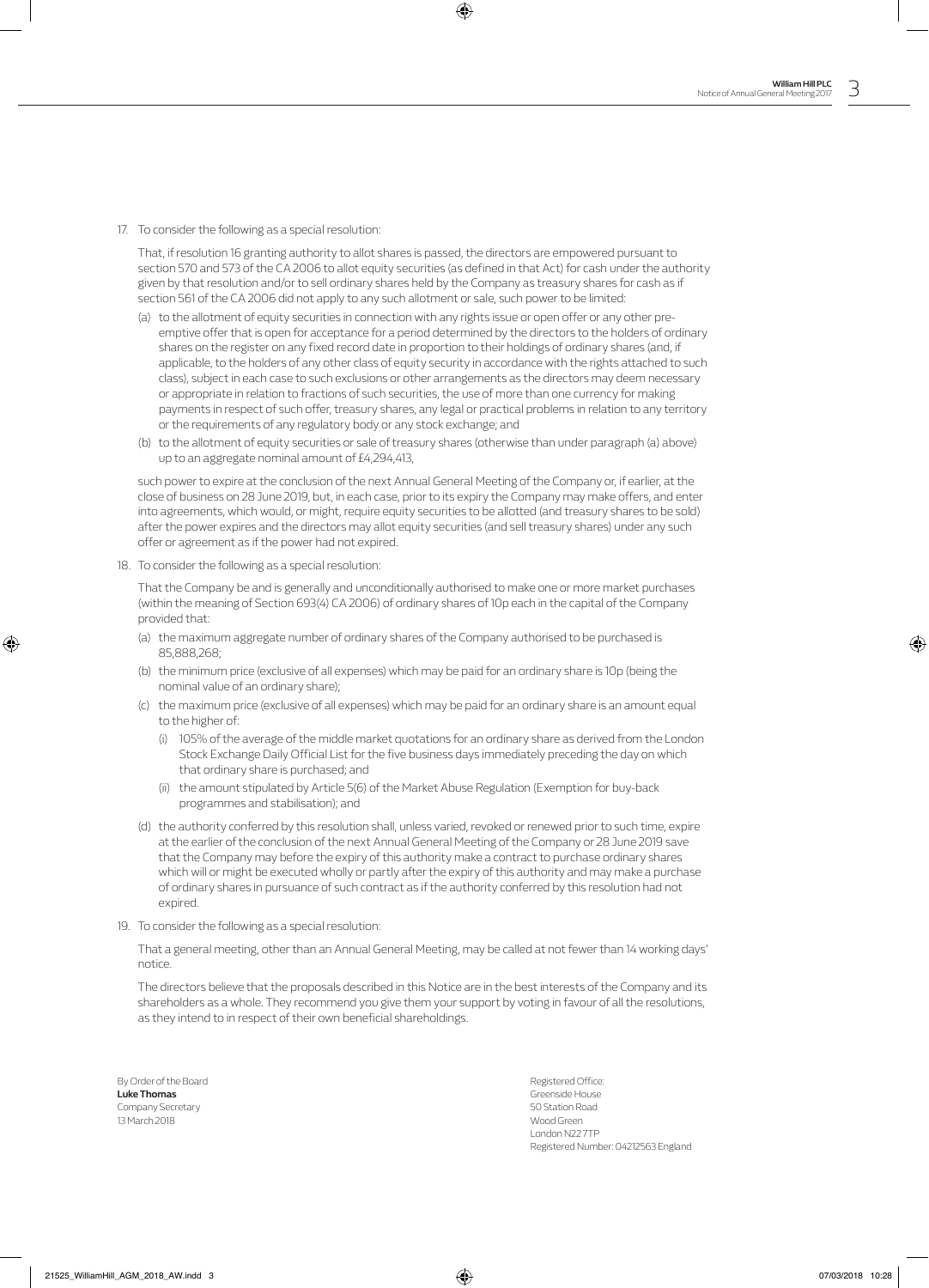# **Explanatory Notes to the Resolutions**

## **Annual Report and Accounts 2017 (Resolution 1)**

The directors must present the Annual Report and the Accounts of the Company for the 52 weeks ended 26 December 2017 to shareholders at the Annual General Meeting. The strategic report, the report of the directors, the accounts and the report of the Company's auditor on the accounts and on those parts of the directors' remuneration report that are capable of being audited are contained within the Annual Report and Accounts 2017.

⊕

## **Annual report on remuneration (Resolution 2)**

This resolution seeks shareholder approval for the annual report on remuneration (including the annual statement by the Chair of the Remuneration Committee) which forms the directors' remuneration report on pages 77 to 97 (inclusive) of the Annual Report and Accounts 2017.

This vote is advisory only. Details on how the policy has or will be applied are set out in the annual report on remuneration.

The Company's auditors, Deloitte LLP, have audited those parts of the directors' remuneration report that are required to be audited.

#### **Declaration of final dividend (Resolution 3)**

Subject to approval by shareholders at the meeting, the final dividend will be payable to shareholders on 7 June 2018 to shareholders on the register on 27 April 2018.

## **Election of directors (Resolutions 4 and 5)**

⊕

Roger Devlin was appointed as Chairman Designate with effect from 1 February 2018, and is anticipated to be appointed as Chairman on 2 April 2018, when Gareth Davis will step down from the Board. As this appointment was subsequent to the last Annual General Meeting of the Company, he will retire in accordance with the Company's Articles of Association and will offer himself for election in accordance with Resolution 4.

Roger has extensive experience as an executive, non-executive and Chairman in listed companies, including relevant experience of a number of businesses and organisations in leisure, sport and betting and gaming. He has been Chairman of leading pub operator and brewer Marston's PLC since September 2013. He was also Chairman of Sports Information Systems (Holdings) Limited (SIS), where William Hill plc is a 19.5% shareholder, until January 2018 and remains Senior Independent Director of the Football Association until June 2018, when he will step down from that appointment. Previously, Roger was Chairman of private gaming operator and developer Gamesys between 2006 and 2016.

Before building his experience as an independent director, Roger had a successful executive career which included a variety of senior and board level roles, spanning investment banking, industrial and international businesses. This included over ten years with Hilton Group plc as Group Corporate Development Director and an Executive Committee member as well as a Board director for both the hotels and Ladbrokes businesses owned by Hilton Group at that time.

Ruth Prior was appointed as Chief Financial Officer and an Executive Director with effect from 2 October 2017. As this appointment was also subsequent to the last Annual General Meeting of the Company, she will retire in accordance with the Company's Articles of Association and will offer herself for election in accordance with Resolution 5.

Ruth joined William Hill from Worldpay Group plc, having joined Worldpay in October 2013 as Deputy CFO and had subsequently been appointed COO in December 2016. She was previously Group CFO of EMI Group and, prior to that, worked for the private equity firm Terra Firma Capital Partners as a finance director, working across numerous portfolio businesses with a focus on strategic and operational transformation. Earlier in her career she worked at Whitbread and Bass, after starting her career at Unilever. Ruth has a degree in Biochemistry and is a Chartered Management Accountant.

#### **Re-election of directors (Resolutions 6 to 12 inclusive)**

Under the UK Corporate Governance Code, provision B.7.1 states that all directors of FTSE 350 companies should be subject to annual election by shareholders. Accordingly, all of the remaining directors in respect of resolutions 6 to 12 will offer themselves for re-election. Biographical details of each of the directors seeking re-election appear on pages 54 and 55 of the Annual Report and Accounts 2017 and are also available on the Company's website at www.williamhillplc.com.

The Board confirms that, following the formal performance evaluation completed in 2017, the performance of each of the directors standing for re-election continues to be effective and each demonstrates commitment to their roles, including commitment of time for Board and Committee meetings and any other duties.

♠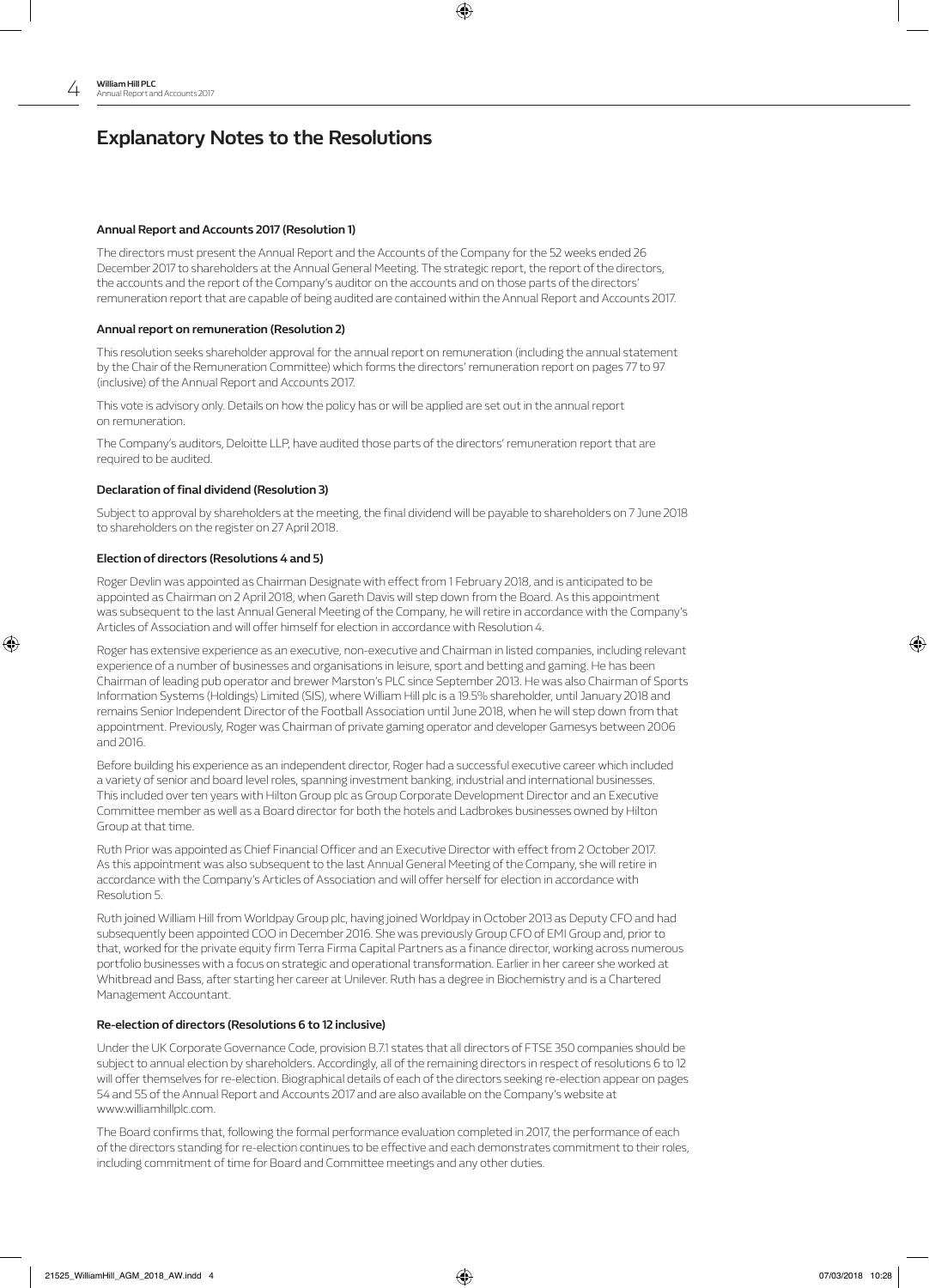## **Explanatory Notes to the Resolutions**

## **Re-appointment of auditor (Resolution 13)**

The auditor of a company must be re-appointed at each general meeting at which accounts are laid. Resolution 13 proposes the re-appointment of the Company's existing auditor, Deloitte LLP, until the conclusion of the next Annual General Meeting of the Company at which accounts are laid.

⊕

## **Remuneration of auditor (Resolution 14)**

The Audit & Risk Management Committee of William Hill PLC has responsibility for overseeing the relationship with the external auditor. This responsibility includes approving the external auditor's engagement letter and the audit fee. This resolution seeks shareholder approval to authorise the Audit & Risk Management Committee to determine the remuneration of the auditor of the Company.

## **EU Political donations and EU political expenditure (Resolution 15)**

The Companies Act 2006 (CA 2006) requires companies to seek shareholder approval for donations to organisations within the European Community which are, or could be, categorised as EU political organisations or incurring EU political expenditure. The Company's policy is that neither it nor its subsidiaries will make donations to, or incur expenditure on behalf of, EU political parties. However, these terms are very widely defined in the legislation and activities which are in the shareholders' interests between the Company and other bodies concerning, for example, law reform, policy review and other business matters affecting the Company, may be included in the definitions. The Company is proposing Resolution 15 in order to continue to put forward its views to wider business and government interests, without running the risk of being in breach of the legislation.

### **Authority to allot shares (Resolution 16)**

⊕

The directors currently have a general authority to allot new shares in the Company and to grant rights to subscribe for, or convert any securities into, shares. This authority is, however, due to expire at the conclusion of the 2018 Annual General Meeting. The Board would like to seek a new allotment authority at the forthcoming meeting to provide the directors with flexibility to allot new shares and grant rights up until the Company's 2019 Annual General Meeting within the limits prescribed by The Investment Association.

Following consultation with investors during the year (details of which are set out on page 63 of the Annual Report and Accounts 2017), the Board proposes seeking a reduced level of allotment authority this year. Consequently, if passed, this resolution will authorise the directors to allot (or grant rights over) new shares in any circumstances up to a maximum aggregate nominal amount of £28,629,136. This amount represents approximately one-third of the Company's issued ordinary share capital (excluding treasury shares) as at 23 February 2018, the latest practicable date prior to the publication of this Notice.

If this resolution is passed, this authority will expire at the earlier of the end of the Company's next Annual General Meeting or at the close of business on 28 June 2019.

Although the directors have no present intention to exercise this authority, it is considered prudent to maintain the flexibility it provides. If the directors do exercise this authority, they intend to follow best practice with regards to its use, as recommended by The Investment Association. As at 23 February 2018, the latest practicable date prior to the publication of this Notice, the Company held 28,412,588 treasury shares.

### **Disapplication of pre-emption rights (Resolution 17)**

This resolution, which will be proposed as a special resolution, if passed, will enable the directors to allot equity securities (such as ordinary shares) in the Company, or to sell any shares out of treasury, for cash, without first offering those equity securities to existing shareholders in proportion to their existing holdings within the limits prescribed by The Pre-Emption Group.

Following consultation with investors during the year (details of which are set out on page 63 of the Annual Report and Accounts 2017), the Board proposes seeking a reduced disapplication power this year. Consequently, if passed, this resolution will permit the directors to allot equity securities for cash on a non-pre-emptive basis both in connection with a rights issue or similar pre-emptive offer and, otherwise than in connection with any such issue, up to a maximum aggregate nominal value of £4,294,413 which represents approximately 5% of the issued ordinary share capital of the Company (excluding treasury shares) as at 23 February 2018 (being the latest practicable date prior to the publication of this Notice). The directors do not intend to seek a separate disapplication power this year over an additional 5% of the share capital for specific use in connection with acquisitions or capital investments as permitted by The Pre-Emption Group.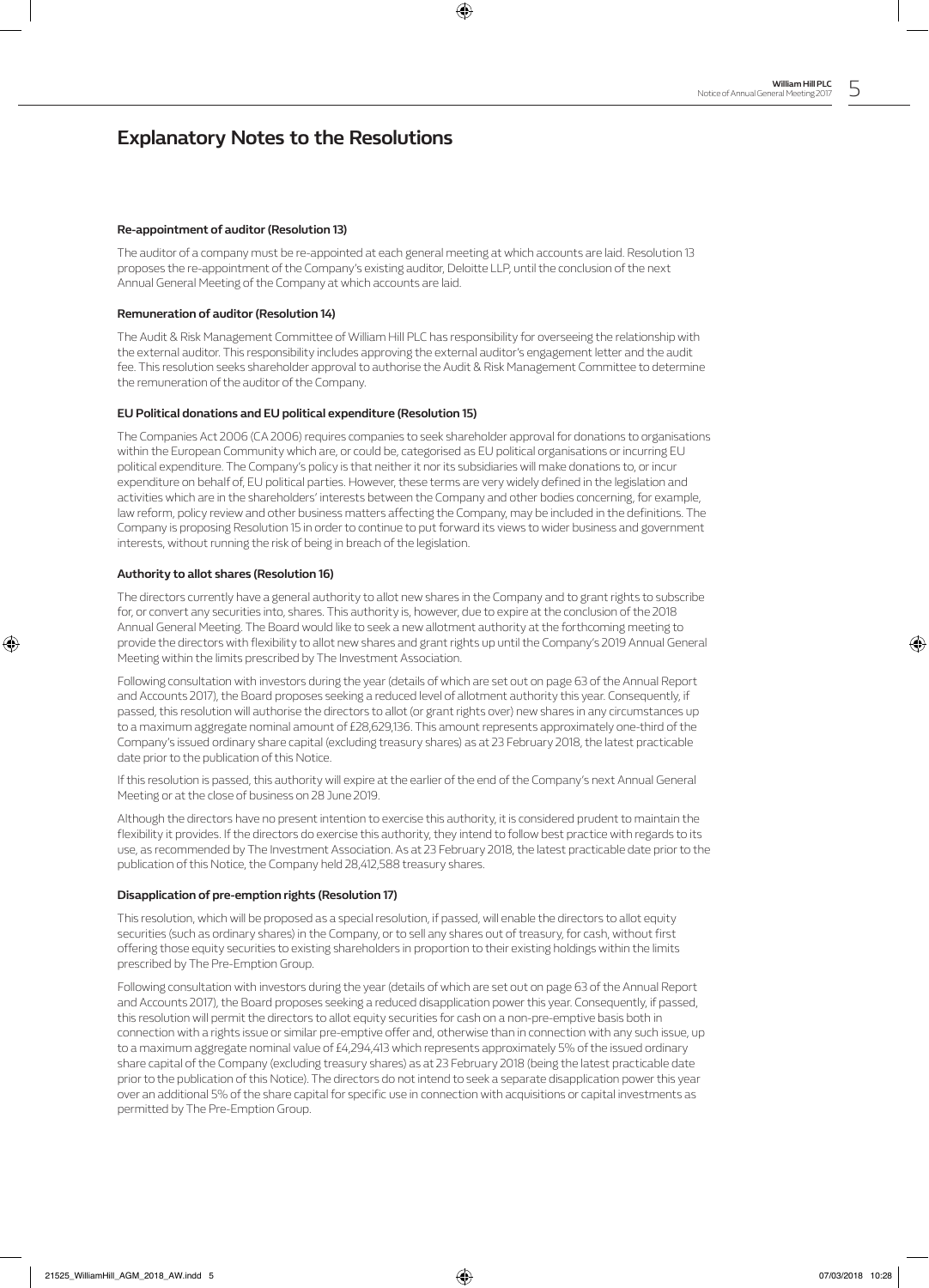⊕

# **Explanatory Notes to the Resolutions**

## **Disapplication of pre-emption rights (Resolution 17) continued**

The directors believe this resolution should be proposed as they consider it prudent to maintain the flexibility that it provides. The directors do not currently intend to make use of the power and anticipate only making use of it where the specific circumstances of the Company require. In accordance with the guidelines issued by the Pre-Emption Group, the directors confirm it is also their intention that no more than 7.5% of the issued share capital will be issued for cash on a non-pre-emptive basis during any rolling three-year period, other than to existing shareholders, without prior consultation with shareholders.

⊕

## **Authority to purchase own ordinary shares (Resolution 18)**

This resolution, which will be proposed as a special resolution, will renew the Company's authority granted at the last Annual General Meeting which expires on the date of the 2018 Annual General Meeting. The resolution gives the Company authority to buy back its own ordinary shares in the market subject to the provisions of the CA 2006. The authority limits the number of shares that could be purchased to a maximum of 85,888,268 (representing 10% of the issued share capital of the Company as at 23 February 2018). The maximum price per share for any purchase (exclusive of any expenses) would be the higher of (i) 5% above the average of the middle market values for an ordinary share of the Company derived from the London Stock Exchange Daily Official List for each of the five business days immediately preceding the day on which the ordinary shares are purchased or (ii) the amount stipulated by Article 5(6) of the Market Abuse Regulation (Exemption for buy-back programmes and stabilisation). The minimum price (exclusive of any expenses) would be 10p, being the nominal value of each ordinary share.

The directors' decision to exercise this authority to purchase the Company's ordinary shares will depend on and take into account a number of factors including the Company's share price and other investment opportunities. The authority will be exercised only if the directors believe that to do so would result in an increase in earnings per share and would be in the interests of shareholders generally. Approval for the return of capital completed during the 2016 financial year was given by shareholders at the 2015 and at the 2016 Annual General Meetings. As at 23 February 2018 (being the latest practicable date prior to the publication of this Notice), 29,573,675 ordinary shares of the Company had been repurchased under the authorities given at previous Annual General Meetings.

Companies purchasing their own shares are allowed to hold them in treasury as an alternative to cancelling them. The directors intend to consider the treatment of any shares as and when purchased under this authority and if they consider it appropriate to do so, the Company may hold in treasury any of its shares that it purchases as an alternative to cancelling them. The directors may subsequently use any purchased treasury shares in connection with the Group's share plans. No dividends are paid on shares whilst held in treasury and no voting rights attach to treasury shares. Any purchases of ordinary shares would be by means of market purchases through the London Stock Exchange.

The total number of options and awards over ordinary shares that were outstanding as at 23 February 2018, being the latest practicable date prior to the publication of this Notice, was 18,051,143 ordinary shares representing 2.10% of the issued share capital of the Company at that date (2.34% if the proposed authority to purchase ordinary shares in the Company under this resolution had been obtained and exercised in full).

The authority will only be valid until the earlier of the conclusion of the next Annual General Meeting in 2019 or 28 June 2019.

### **Length of notice of general meetings other than the Annual General Meeting (Resolution 19)**

Changes made to the CA 2006 by the Companies (Shareholders' Rights) Regulations 2009 increased the notice period required for general meetings of the Company to 21 days unless shareholders approve a shorter notice period, which cannot, however, be fewer than 14 clear days. Under the UK Corporate Governance Code published in April 2016, provision E.2.4. states that the notice for general meetings other than the Annual General Meeting should be at least 14 working days in advance.

This resolution, which will be proposed as a special resolution, if passed, will allow the Company to call general meetings other than Annual General Meetings on 14 working days' notice. The approval will be effective until the Company's Annual General Meeting in 2019, when it is intended that a similar resolution will be proposed. The Company will give as much notice as practicable when convening a general meeting. The shorter notice period would not be used as a matter of routine for such meetings but only where the Company considers the flexibility is merited by the business of the meeting and is thought to be in the interests of shareholders as a whole. The Company already meets the requirements for electronic voting under the Shareholders' Rights Regulations to allow it to call general meetings on 14 clear days' notice.

♠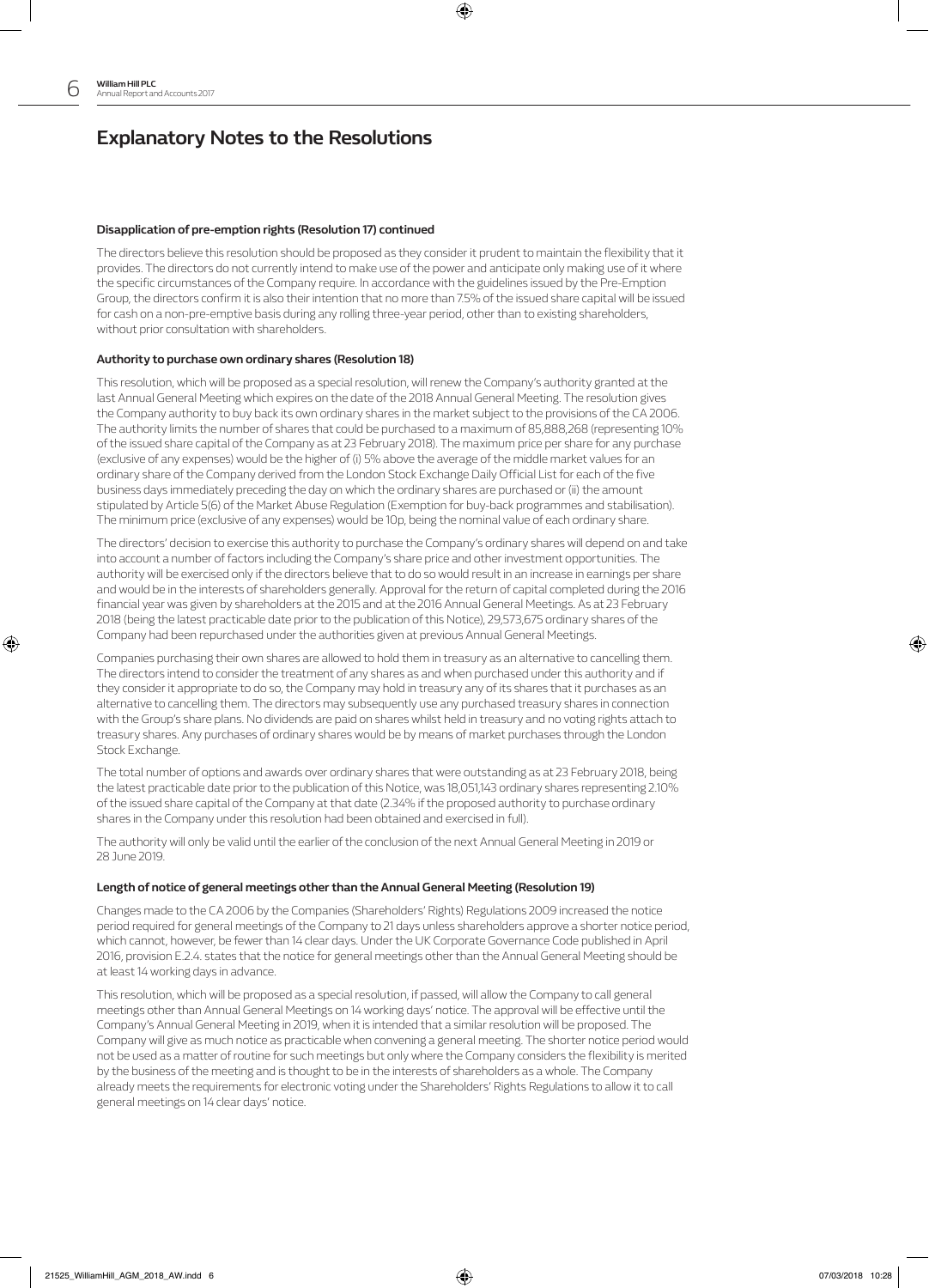## **Important Notes**

(a) The Company, pursuant to Regulation 41 of the Uncertificated Securities Regulations 2001, specifies that only those members entered in the register of members of the Company at 11.00 am on 3 May 2018, or if this meeting is adjourned, in the register of members 48 hours before the time of any adjourned meeting, shall be entitled to attend and vote at the meeting in respect of the number of ordinary shares registered in their name at that time. Changes to the entries in the register of members after 11.00 am on 3 May 2018 or, if this meeting is adjourned, in the register of members 48 hours before the time of any adjourned meeting, shall be disregarded in determining the rights of any person to attend or vote at the meeting.

⊕

- (b) The accompanying form of proxy invites members to vote in one of three ways: "for", "against" and "vote withheld". Please note that a "vote withheld" has no legal effect and will count neither for nor against a resolution.
- (c) A member entitled to attend and vote at the Annual General Meeting may appoint a proxy (who need not be a member of the Company) to attend and to speak and vote on his or her behalf. A shareholder may appoint more than one proxy in relation to the Annual General Meeting provided that each proxy is appointed to exercise the rights attached to a share or shares held by that shareholder. A form of proxy, which may be used to make such appointment and give proxy instructions, accompanies this Notice. Lodging a form of proxy will not prevent a member from attending the meeting and voting in person. In order to be valid an appointment of proxy must be returned by one of the following methods:
	- sending the form of proxy enclosed with this document by post or (during normal business hours only) by hand to Computershare Investor Services PLC, The Pavilions, Bridgwater Road, Bristol BS99 6ZY not fewer than 48 hours before the time of the meeting; or
	- electronically, by logging onto the Computershare website at www.investorcentre.co.uk/eproxy. An identifying Control Number, together with your unique Shareholder Reference Number (SRN) and PIN (all of which are printed on your attendance card/form of proxy) will be required. Full details of the procedure are given on the website. The proxy appointment and/or voting instructions must be received by the Company's registrars not later than 11.00 am on 3 May 2018; or
	- in the case of CREST members, by utilising the CREST electronic proxy appointment service in accordance with the procedures set out below.

 To appoint a proxy or to give or amend an instruction to a previously appointed proxy via the CREST system, the CREST message must be received by the issuer's agent, Computershare Investor Services PLC, (under CREST ID number 3RA50), no later than 11.00 am on 3 May 2018. For this purpose, the time of receipt will be taken to be the time (as determined by the timestamp applied to the message by the CREST Applications Host) from which the issuer's agent is able to retrieve the message. After this time any change of instructions to a proxy appointed through CREST should be communicated to the proxy by other means. CREST Personal Members or other CREST Sponsored Members, and those CREST Members who have appointed voting service provider(s), should contact their CREST sponsor or voting service provider(s) for assistance with appointing proxies via CREST. For further information on CREST procedures, limitations and system timings, please refer to the CREST Manual. We may treat as invalid a proxy appointment sent by CREST in the circumstances set out in Regulation 35(5)(a) of the Uncertificated Securities Regulations 2001.

- (d) Any person to whom this Notice is sent who is a person nominated under Section 146 of the CA 2006 to enjoy information rights (a "Nominated Person") may, under an agreement between him/her and the shareholder by whom he/she was nominated, have a right to be appointed (or to have someone else appointed) as a proxy for the Annual General Meeting. If a Nominated Person has no such proxy appointment right or does not wish to exercise it, he/she may under any such agreement have a right to give instructions to the shareholder as to the exercise of voting rights.
- (e) If you are a Nominated Person, the statement of the rights of shareholders in relation to the appointment of proxies in note (c) above does not apply. The rights described in those paragraphs may only be exercised by registered shareholders of the Company.
- (f) As at 23 February 2018, being the last practical date prior to the publication of this Notice, the Company's issued share capital consisted of ordinary shares carrying one vote each. Therefore, the total voting rights of the Company as at 23 February 2018 were 858,882,684. There were 28,412,588 shares held in treasury.
- (g) Copies of directors' service contracts and Non-executive Directors' letters of appointment with the Company are available for inspection at the registered office of the Company during normal business hours on any day, except Saturdays, Sundays and public holidays, and at the Annual General Meeting location on the date of the meeting for at least 15 minutes prior to and during the meeting.
- (h) Nominated Persons are reminded that they should contact the registered holder of their shares (and not the Company) on matters relating to their investments in the Company.
- Any corporation which is a member can appoint one or more corporate representatives who may exercise on its behalf all of its powers as a member provided that they do not do so in relation to the same shares.